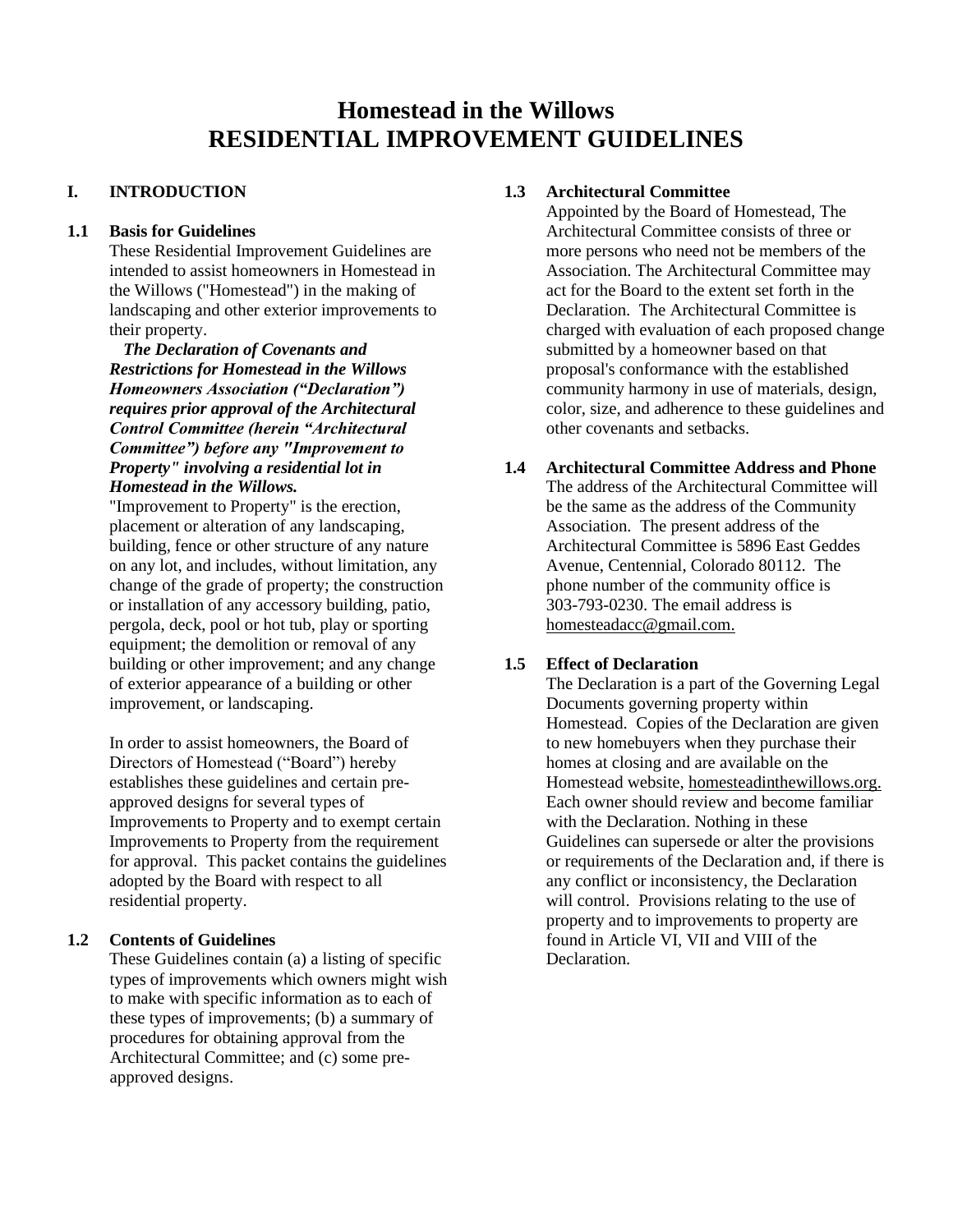### **1.6 Effect of Governmental and Other**

**Regulations** Use of property and Improvements to Property must comply with applicable building codes and other governmental requirements and regulations. Approval by the Architectural Committee will not constitute assurance that improvements comply with applicable governmental requirements or regulations or that a permit or approvals are not also required from applicable governmental bodies. For general information about the City of Centennial and Arapahoe County requirements, homeowners may write or call the City of Centennial Offices, 13133 E Arapahoe Road, Centennial, CO 80112 – 303-754-3321 or visit [www.centennialco.gov](http://www.centennialco.gov/) .

### **1.7 Interference with Utilities**

In making Improvements to Property, homeowners are responsible for locating all water, sewer, gas, electrical, cable television or other utility lines or easements. Homeowners should not construct any improvements over such easements without the consent of the utility involved and homeowners will be responsible for any damage to any utility lines. All underground utility lines and easements can be located by contacting the Utility Notification Center of Colorado, at [www.colorado811.org](http://www.colorado811.org/) or calling 811 or toll-free 1-800-922-1987.

When you contact the Utility Notification Center of Colorado a notice is sent to utility or facility owners who have gas, electric, cable TV, phone or other lines near your property. Many utility companies only mark the location of their lines up to your property boundary.

Utility lines inside your property boundaries are called "private lines" or "private facilities" and you are responsible for being sure that the lines inside of your property boundaries are properly marked. There are companies who will mark the lines inside of your property boundaries but they do charge a fee for that service. The failure to mark lines inside of your property boundaries and the cutting or damage to those lines can result in serious personal injury or death. You will be responsible for any damage to any lines

on your property regardless of who marks the lines.

You will find a list of private facility locators at <http://colorado811.org/web/guest/privatelocate> companies.

# **1.8 Goals and Objectives of Guidelines**

 Compliance with these Guidelines and the provisions of the Declaration will help preserve the inherent architectural and aesthetic quality of Homestead. It is important that the Improvements to Property be made in harmony with and not detrimental to the rest of the community. A spirit of cooperation with the Architectural Committee and neighbors will go far toward creating an optimum environment that will benefit all homeowners.

By following these Guidelines and obtaining approvals for Improvements to Property from the Architectural Committee, homeowners will be protecting their financial investment and will help insure that Improvements to Property are compatible with standards established for Homestead in the Willows.

**If a question ever arises as to the correct interpretations of any terms, phrases or language contained in these Guidelines, the Architectural Committee's interpretation thereof shall be final and binding.**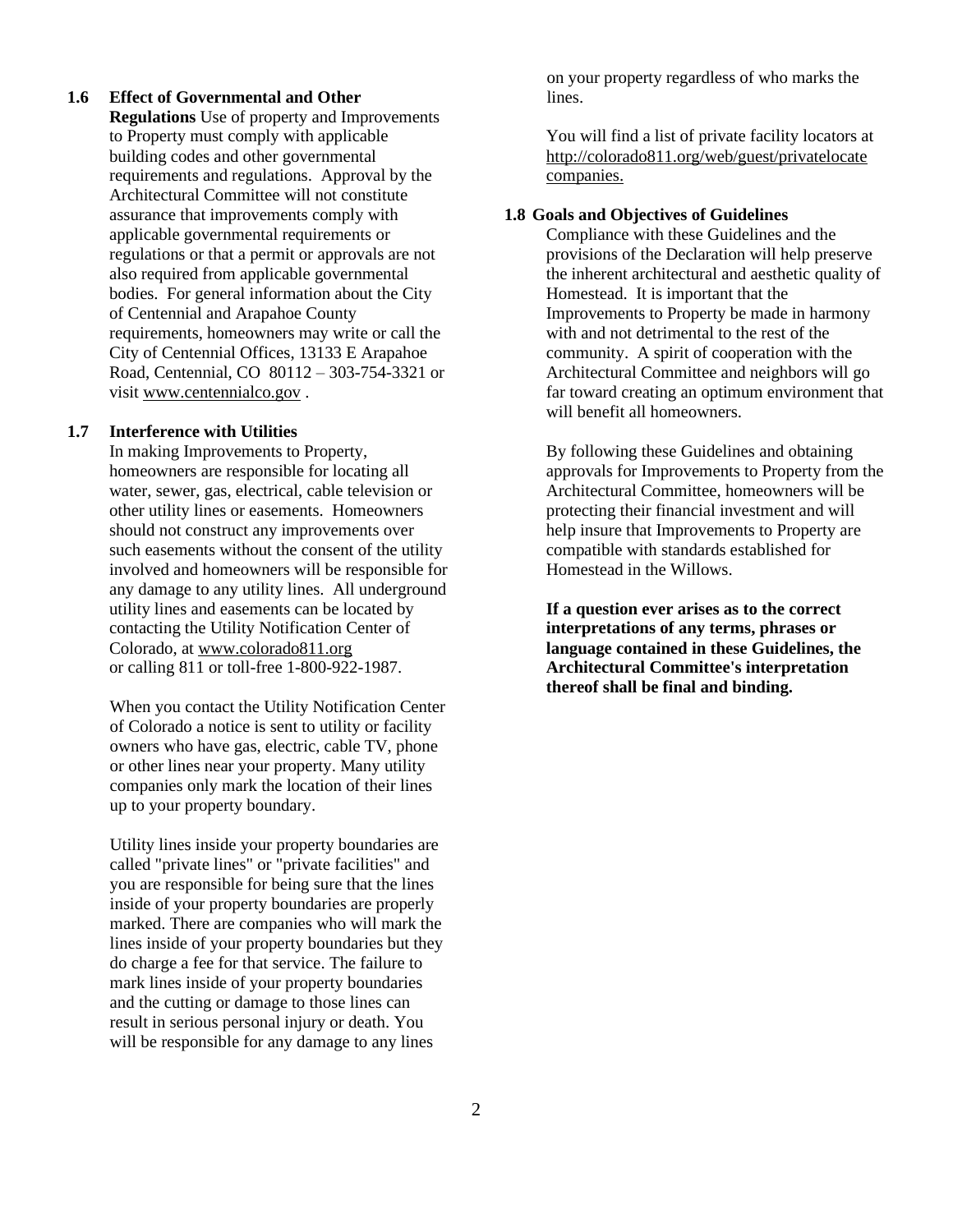# **II. SPECIFIC TYPES OF IMPROVEMENTS - GUIDELINES.**

# **2.1 General**

Following is a listing, in alphabetical order, of a wide variety of specific types of improvements which homeowners typically consider installing, with pertinent information as to each. Unless otherwise specifically stated, drawings or plans for a proposed Improvement to Property must be submitted to the Architectural Committee and the written approval of the Architectural Committee obtained *before* the improvements are made. In some cases, where it is specifically so noted, a homeowner may proceed with the improvement without advance approval by the Architectural Committee if the homeowner follows the stated guidelines. In some cases, where specifically stated, and in addition to the restrictions in Articles VI, VII and VIII of the Declaration, a type of improvement is prohibited. If you have in mind an improvement not listed below, Architectural Committee approval is required.

# **2.2 Accessory Buildings**

Architectural Committee approval is required. Must be constructed of wood or other materials matching the materials used on the exterior of the home. Must be of the same or generally recognized as a complimentary architectural style and the same colors as that of the residence. See *Sheds*.

### **2.3 Additions and Expansions**

Architectural Committee approval is required. Additions or expansions to the home will require submission of detailed plans and specifications.

- **2.4 Address Numbers** See *Signs*.
- **2.5 Advertising** See *Signs*.

# **2.6 Air Conditioning Equipment**

Architectural Committee approval is required. Air conditioning equipment installed in the side yard or in a window of the house should not be immediately visible to adjacent property owners. It should be installed in such a way that any noise to adjacent property owners is minimized. Landscaping and screening of the unit may also be required. Installation of air conditioning equipment on the roof will not be permitted.

# **2.7 Antennas/Satellite Dishes**

*Under Article VIII, Section 2.c of the Declaration, exterior radio or television antennas may not be erected in the community. However, the Telecommunications Act of 1996 (" Act") was signed into law on February 8, 1996. Pursuant to the Act, the Federal Communication Commission ("FCC") adopted a rule effective October 14, 1996 ("the FCC Rule"), preempting certain restrictions in the governing documents of homeowner's associations concerning the installation, maintenance, and use of direct broadcast satellite ("DBS"), television broadcast ("TBS"), and multi point distribution service antennas ("MMDS") ("antennas/dishes").*

*In response to the FCC rule and due to the development of recent technology, the Architectural Committee adopts the following reasonable restrictions and guidelines governing installation, maintenance, and use of antennas/dishes in the best interest of the Community and consistent with the FCC rule.*

**A. Antenna Size and Type -** DBS and MMDS antennas/dishes that are one meter (39") or less in diameter and for personal use of a homeowner may be installed. DBS and MMDS antennas/dishes larger than one meter are prohibited.

All antennas/dishes not covered by the FCC Rule are prohibited.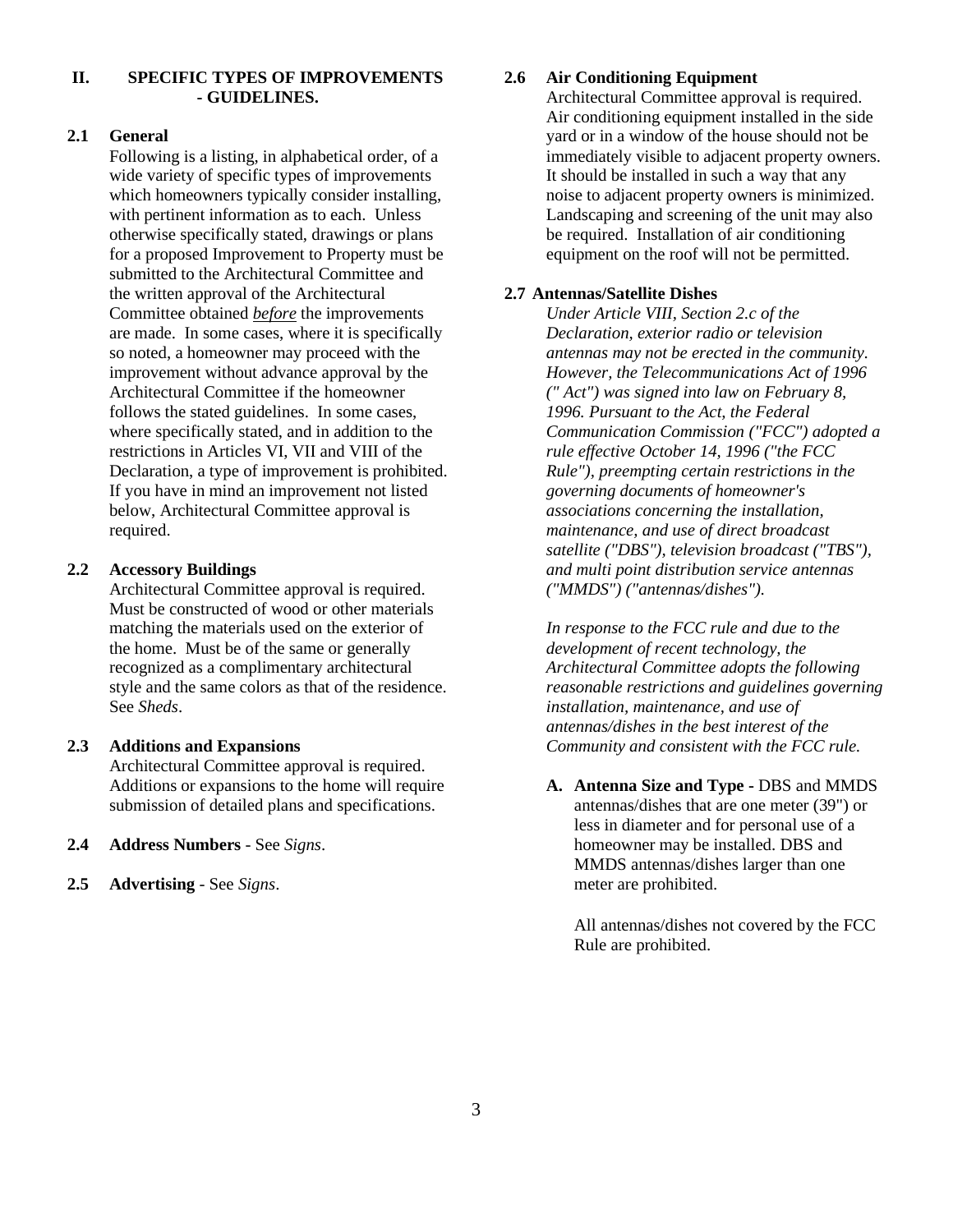**B. Location -** All antennas/dishes shall be installed with emphasis on being as unobtrusive as possible to the community. To the extent that reception is not substantially degraded or costs are unreasonably increased, all antennas/dishes shall be screened from view from any street and nearby lots to the maximum extent possible, and placement shall be made in the following order of preference:

> 1. Inside the structure of the house, not visible from the street.

2. Backyard or side yard behind and below fence line.

3. Backyard or side yard, mounted on house, in the least visible location below roofline

4. Side yard in front of wing fence, screened by and integrated into landscaping 5. Front yard screened by and integrated into landscaping

6. Back rooftop

If more than one location on the property allows for adequate reception, the order of preference described above shall be used and the least visible site shall be selected.

If the selected site is not inside the structure, or in the back or side yard below the fence line, the Owner shall complete a notification form and deliver it to the Association, along with a statement signed by the Owner and the installer of the antenna/dish stating that all positions described have been tried in order of rank, and that the site of installation is the first site whereby an acceptable quality signal can be received.

Antennas/dishes shall not encroach upon common areas or any other Owner's property.

**C. Installation -** All installations must comply with all applicable codes, and must be secured so they do not jeopardize the safety of residents or cause damage to adjacent properties. Any mast installation must strictly comply with FCC guidelines.

All antennas/dishes shall be no larger, nor installed more visibly than is necessary for reception of an acceptable quality signal.

Owners are responsible for all costs associated with the antenna/dish, including but not limited to costs to install (or replace), repair, maintain, relocate, or remove the unit.

All cabling must be run internally when feasible, must be securely attached, and must be as inconspicuous as possible. Antennas/dishes, masts and any visible wiring may be required to be painted to match the color of the structure to which it is installed. (Check with your installer/vendor for appropriate type of paint.)

Except as otherwise provided herein above, to the extent not prohibited by the FCC rule, approval of the location, height, materials and other features regarding the appearance of any antenna/dish shall be submitted in accordance with the Declaration.

*NOTE: Antenna registration with the Architectural Committee is in no way to be construed as a representation, guaranty, warranty, etc. by the Architectural Committee and/or the Association that reception and/or transmission signals will be adequate or will remain undisturbed by vegetation or improvements located on surrounding properties. Any antenna/dish installation not in compliance with these rules and guidelines may result in a fine against the owner, following Notice and Hearing and such further action, legal or otherwise, as permitted by the Declaration or statute. If any provision of these guidelines is ruled invalid or unenforceable, the remainder of these guidelines shall remain in full force and effect.*

### **2.8 Artificial Turf –** See *Landscape - Changes*.

**2.9 Awnings** - See *Overhangs*.

**2.10 Balconies** - See *Decks*.

# **2.11 Basketball Backboards**

Architectural Committee approval is not required if garage mounted with backboard painted to match or is generally recognized as a complement to existing color scheme of the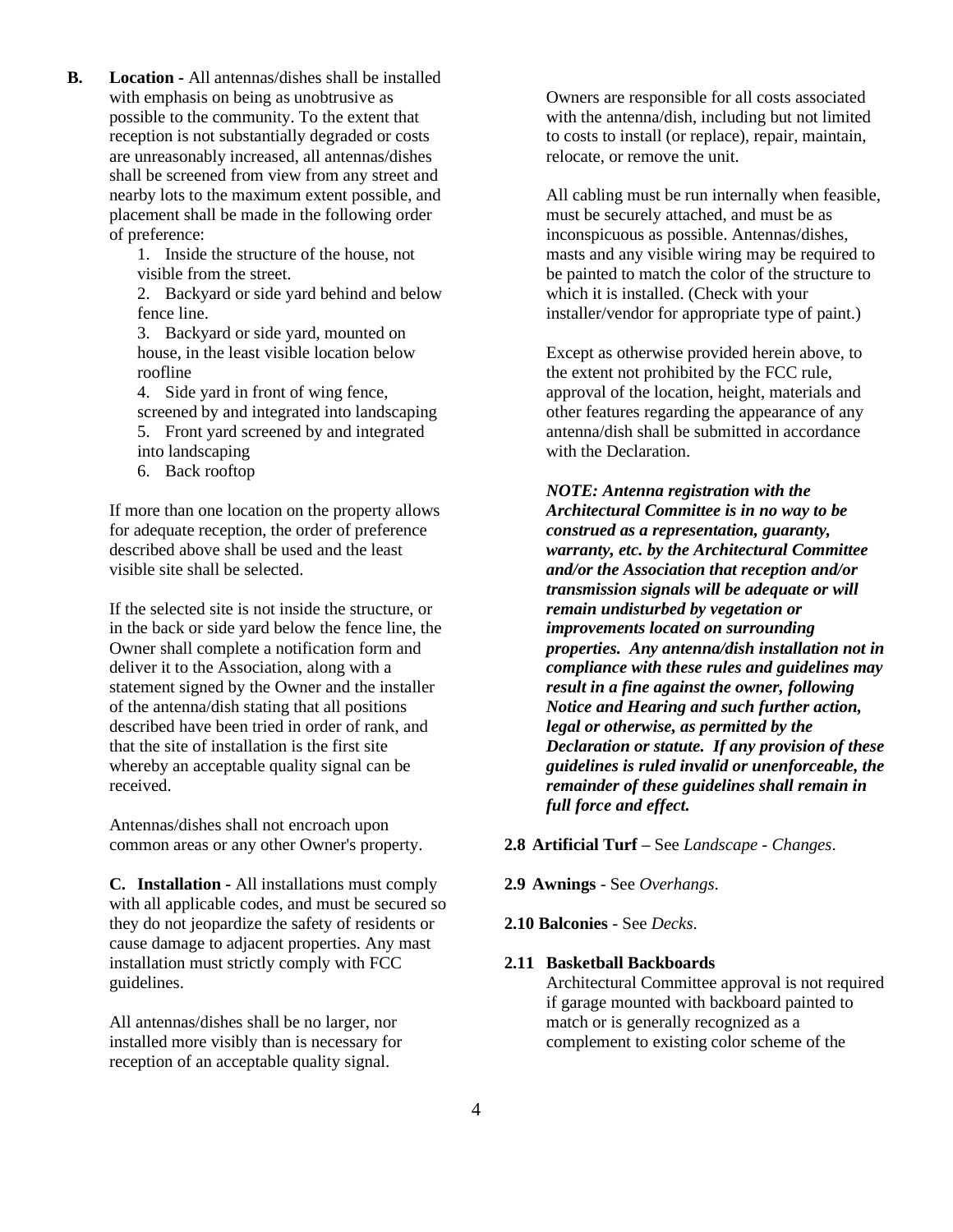residence or if backboard is painted a standard white.

Location of a permanent or fixed free standing, pole mounted backboard in front yard is subject to Architectural Committee approval.

- **2.12 Bay Windows** See *Windows*.
- **2.13 Birdbaths**

Architectural Committee approval is not required.

- **2.14 Boats** See *Motor Homes.*
- **2.15 Cable TV Antenna** See *Antennas/Satellite Dishes.*
- **2.16 Campers** See *Motor Homes*.
- **2.17 Carport**

Architectural Committee approval is required.

### **2.18 Chimneys & Fireplaces**

Architectural Committee approval is required. Chimney chase to be brick and/or lap siding enclosed on the outside with venting to the top. Venting out the front of the house is not approved.

**2.19 Circular Drives** - See *Driveways.*

#### **2.20 Clotheslines and Hangers**

Architectural Committee approval is required for temporary clotheslines or clothes drying structures in the backyard. Permanent clotheslines are not permitted.

### **2.21 Cloth or Canvas Overhangs** - See *Overhangs.*

# **2.22 Compost Bins**

Architectural Committee approval is not required. Compost may not be kept, stored or allowed to accumulate on any lot except within an enclosed structure, or in a recyclable compost bin appropriately screened from view.

Homeowner consideration should be made to potential odors to adjacent neighbors and open space.

# **2.23 Decks**

Architectural Committee approval is required. Must be wood or manmade composite material similar to or compatible with the material of the residence, and if painted, a similar or generally accepted complementary color to the residence. Must be installed as an integral part of the residence and patio area. Must be located so as not to obstruct or significantly diminish the view of adjacent property owners or which use permits an unreasonable level of noise for adjacent property owners.

### **2.24 Dog Runs**

Architectural Committee approval is required. They should be substantially screened from view and limited in size to 500 square feet and no more than five feet high in maximum height and constructed of wood and or 2" x 2" wire mesh with wood posts and rails.

### **2.25 Doors**

Architectural Committee approval is required for the painting, change or addition of screen or other type doors to a home or an accessory building.

Front doors should be painted, paneled doors with Colonial-style, obscure or clear glass accents. Refer to the style board in the HOA office or the HOA website for approved doors and sidelights. Front doors that have art glass representative of Victorian, Art Deco or Craftsmen styles are not approved.

Garage doors should be square or horizontal panels with understated handles. Garage doors and garage window mold must be painted to match the house body color. Strap or other style hinges and vertical paneled styles are not approved. Refer to HOA style board in the HOA office or on the HOA website for approved doors.

### **2.26 Drainage**

Architectural Committee approval is required for any change affecting drainage. There should be no interference with the established drainage pattern over any property except as approved in writing by the Architectural Committee. The established drainage pattern means the drainage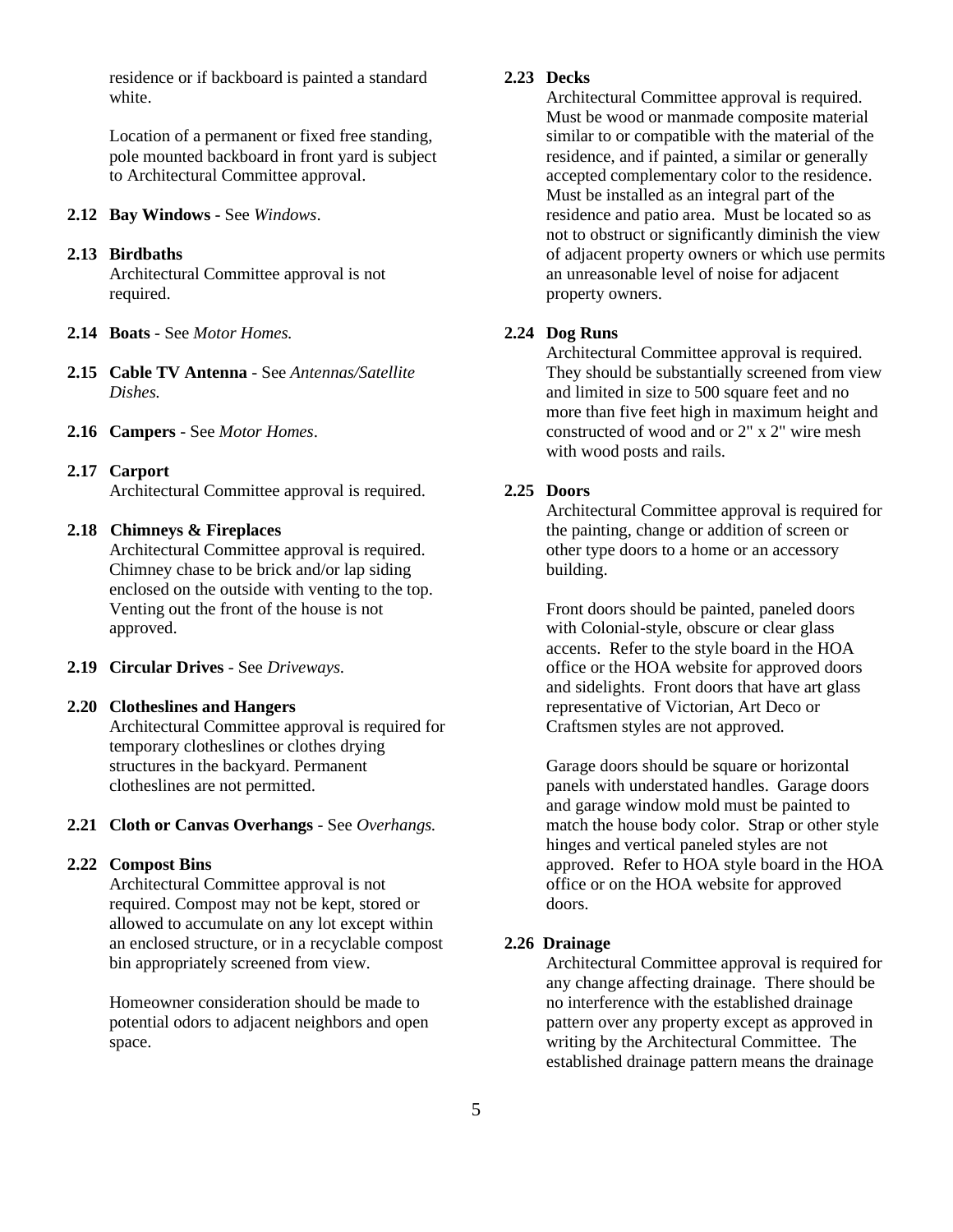pattern as engineered and constructed by Sanford Homes Incorporated prior to (or in some cases, immediately following) conveyance of title from Sanford to the individual homeowner.

When installing your landscaping, it is very important to ensure that water drains away from the foundation of the house and that the flow patterns prevent water from flowing under or ponding near or against the house foundation, walkways, sidewalks, and driveways. Water should flow fully over walkways, sidewalks, or driveways into the street. The Architectural Committee may require a report from a drainage engineer at the homeowner's expense, as part of landscaping or improvement plan approval. Landscaping should conform to the established drainage pattern.

### **2.27 Driveways**

Replacement, extension or expansion of driveways requires Architectural Committee approval. Circular driveways are prohibited. Material will be standard concrete.

### **2.28 Dumpsters** - See *Temporary Structures.*

# **2.29 Emergency Vehicle Parking**

Any homeowner whose current employment as an emergency services provider or status as a volunteer fireman requires the parking of an emergency vehicle within the community at specified hours may do so provided that; a) the vehicle weighs less than 10,000 pounds, b) the vehicle properly displays an official emblem, and c) the parked vehicle does not obstruct normal or emergency access to the neighborhood.

- **2.30 Evaporative Coolers** See *Air Conditioning Equipment.*
- **2.31 Exterior Lighting** See *Lights and Lighting*.

# **2.32 Fences**

### **A. General Statement**

Perimeter fences constructed by the Homeowners Association may not be removed, replaced, painted a different color or altered, including adding a gate, without approval of the Architectural Committee. Perimeter fences facing open space or greenbelts originally constructed by Sanford Homes as split rail fences are the responsibility of the homeowner and should remain split rail. Any other private fences and/or walls are the responsibility of the homeowner.

### **B. Drainage under Fencing**

It is important to remember that certain drainage patterns may exist along or under proposed fence locations. When constructing a fence, be sure to provide for a space of 2" to 3" between the bottom of the fence and the ground elevation so as not to block these drainage patterns.

# **C. Fences Requiring Architectural Committee Approval**

Any fence improvement or replacement will require Architectural Committee approval. Alternative fence types and locations which would require Architectural Committee approval include, without limitation, the following:

**1) Front yard property line fencing** -

Height limitation will be three feet six inches (3-rail maximum) and for landscape accent only. Fencing of entire front yard is not acceptable.

**2) Property Line or Perimeter** - Height limitation will be six feet. Pickets will be vertical placed at least 18 inches from public sidewalk.

**3) Chain-link or welded wire property line fencing -** Chain link fencing which includes fabric mesh fencing, metal posts and rails of any type or design are specifically prohibited in Homestead.

**4) Fences located within property line** - (Not considered a property line fence). Must be an integral part of the landscape design.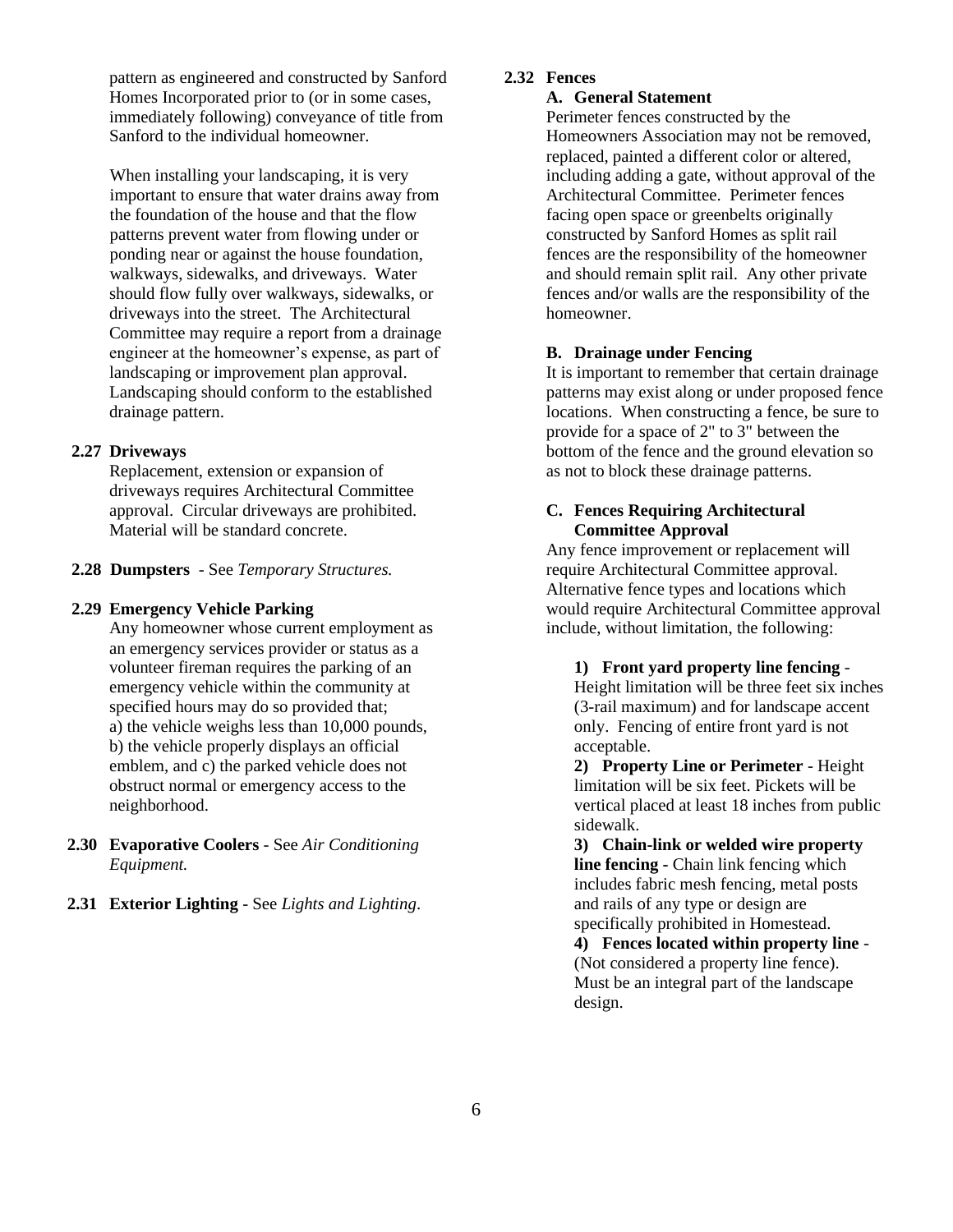The Architectural Committee will look favorably upon fences which are similar to those initially constructed within Homestead in the Willows by the Association or Sanford Homes Incorporated with the distance between posts or pilasters being the same, and using similar materials and colors. No plastic, chicken wire, barbed wire or strand wire or will be allowed. However, welded wire with 1" x 2" or 2" x 2" wire spacing will be allowed placed over "split rail" fencing not to exceed the height of the top rail.

Wood material used for any fence may be unstained cedar or redwood, or other rough sawn materials stained with an approved color to match adjacent fencing. All property line fence height differentials must be treated with a section of transition fence. As to lots with a slope rising away from the house, the Architectural Committee will consider a privacy fence located on the property line at the top of the slope, or a three foot six inch open fence on the property line at the top of the slope. In this case a landscaping and maintenance plan for the slope area may be required by the Architectural Committee.

# **2.33 Fire Pits**

Architectural Committee approval is required. Muse be located in the back yard and be an integral part of the patio or back yard landscaping.

# **2.34 Firewood Storage** - See *Wood Storage***.**

### **2.35 Flags and Flagpoles**

Architectural Committee approval is required. Flags may be displayed on property whollyowned by the Owner, in a window of the Living Unit, or on a wall mounted flag holder affixed to the Living Unit or deck adjoining the Living Unit. No more than one flag may be displayed on any Lot at any time. Flag dimensions may be no larger than 3' x 5'. Flags must be professionally designed and/or lettered.

Wall mounted flag holders are defined as a wall mount bracket attached to the Living unit or deck to hold a flagpole a maximum of six feet in length.

Free standing flagpoles are not approved.

United States Flags must be displayed according to U. S. Flag display guidelines.

No flags of any kind may be placed on the Common Areas and Streets without prior authorization from the Association.

# **2.36 Garbage Containers and Enclosures** - See *Trash Containers and Enclosures.*

# **2.37 Gardens – Flower**

Architectural Committee approval is not required. All flower gardens must be weeded, cared for and carefully maintained.

# **2.38 Gardens – Vegetable**

Architectural Committee approval is not required if located in the rear or side yard and substantially screened from view of adjacent homeowners.

**2.39 Gazebos/Pergolas** - See *Accessory Buildings*. Architectural Committee approval is required. Must be an integral part of the landscape plan. Must be similar in material and design to the residence and the color must be the same or a complementary color to the exterior of the residence.

# **2.40 Grading and Grade Changes** - See *Drainage.*

# **2.41 Greenhouses**

Not approved.

**2.42 Hanging of Clothes** - See *Clotheslines and Hangers.*

### **2.43 Hot Tubs**

Architectural Committee approval is required. Must be an integral part of the deck or patio area or the rear yard landscaping. Must be installed in such a way that it is not immediately visible to adjacent property owners and that its use does not create an unreasonable level or noise for adjacent property owners.

### **2.44 Inoperable Vehicles**

No abandoned or inoperable vehicle of any kind shall be stored, parked or repaired on any Lot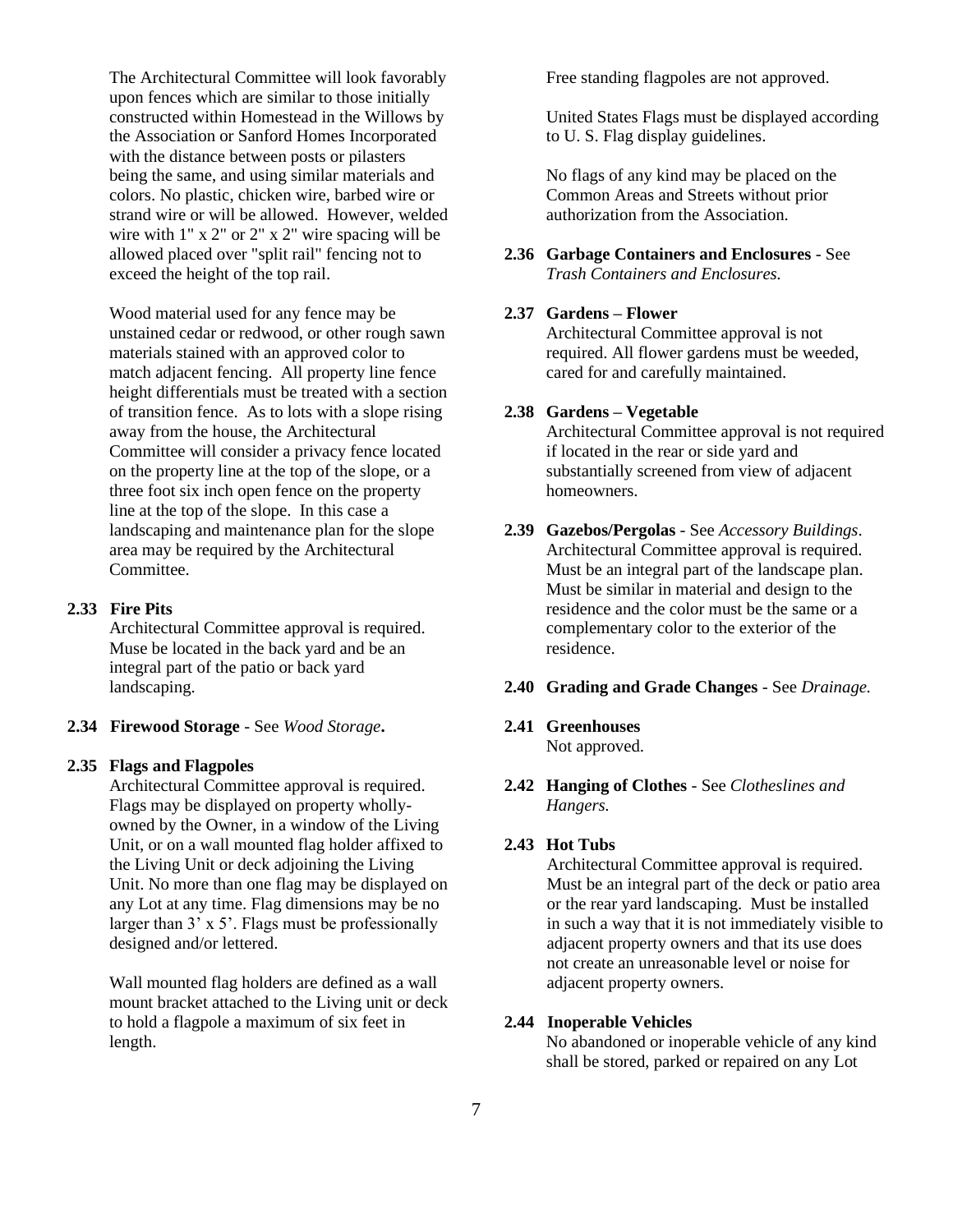unless it cannot be seen from any street or other Property. An abandoned or inoperable vehicle shall be defined as any vehicle which has not been driven under its own propulsion for a period of seventy-two (72) hours or longer, or which does not have an operable propulsion system installed therein or which is not then currently licensed and registered; provided however, that otherwise permitted vehicles parked by homeowners while on vacation or during a period of illness, shall not be deemed to be abandoned.

### **2.45 Irrigation Systems**

Underground manual or automatic irrigation systems will not require approval of the Architectural Committee.

- **2.46 Jacuzzi** See *Hot Tubs*.
- **2.47 Junk Vehicles -** See *Inoperable Vehicles.*
- **2.48 Kennels** See *Dog Runs*.

### **2.49 Landscape -- Changes**

Any landscaping redesign that incorporates contour changes (see *Drainage, 2.26*), structural additions or alterations will require the submission of a change form and Architectural Committee approval. Natural rock, railroad ties and other natural materials are preferred for edging. The Committee will give fair and equitable consideration to landscaping designs using xeriscape principle and artificial turf\* as well as wild-fire resistant landscaping strategies. With any changes damaging HOA property, the homeowner is responsible financially to bring HOA property back to its original condition, working through the HOA. **Access through HOA greenbelts is prohibited.**

**\*Artificial Turf** requires the submission of a Application for Architectural Change and Architectural Committee approval. Turf should imitate natural grass and may only be installed in rear or side yards and not be visible from the front of the house, public streets and/or greenbelts. Total turf area may not exceed 60% of the area of the back and/or side yard. Turf must be separated with a barrier of at least 4" of hardscape or plantings when the turf abuts to a

natural area. Color must be similar or like the surrounding property and be blended, multi-color monofilament fiber. Turf must have a face weight of 50 oz. per square yard or greater with total finished weight of 75 oz. per square yard or greater with a punched woven backing. Pile height to be between 1" to 2.5". Must be professionally installed and include an appropriate aggregate base for drainage, weed barrier, proper infill that is non-toxic such as coated sand or Envirofill. Seams must be properly secured and a weed suppressor used under seams. Drainage shall not be blocked or changed in any way. Turf must be cleaned and groomed periodically to maintain appearance.

### **2.50 Landscape -- Maintenance**

Homeowners are responsible for reasonable maintenance of their property. Landscaping, including lawns, should be sufficiently cut, pruned, weeded and watered to sustain property values and a pleasing environment for neighbors. Debris and dead foliage (bushes, branches or trees) should also be removed from the property. Watering restrictions imposed by an official water authority supersede normal community landscape maintenance requirements. After the official cessation of drought restrictions, homeowners are allowed 60 days to restore drought-impaired plantings and sod; extensions will apply for intervening fall and winter months. HOA greenbelts are to be used as the standard.

### **2.51 Latticework**

Architectural Committee approval is required.

### **2.52 Lights and Lighting**

Architectural Committee approval is required for all exterior lighting in accordance with the following guidelines: exterior lights must be conservative in design and be as small in size as is reasonably practical. Exterior lighting should be directed towards the house and be of low wattage to minimize glare sources to neighbors and other homeowners. Lighting for walkways generally should be directed to the ground. Lighting fixtures should be dark colored so as to be less obtrusive. Low voltage lighting offers safety advantages over conventional housevoltage systems.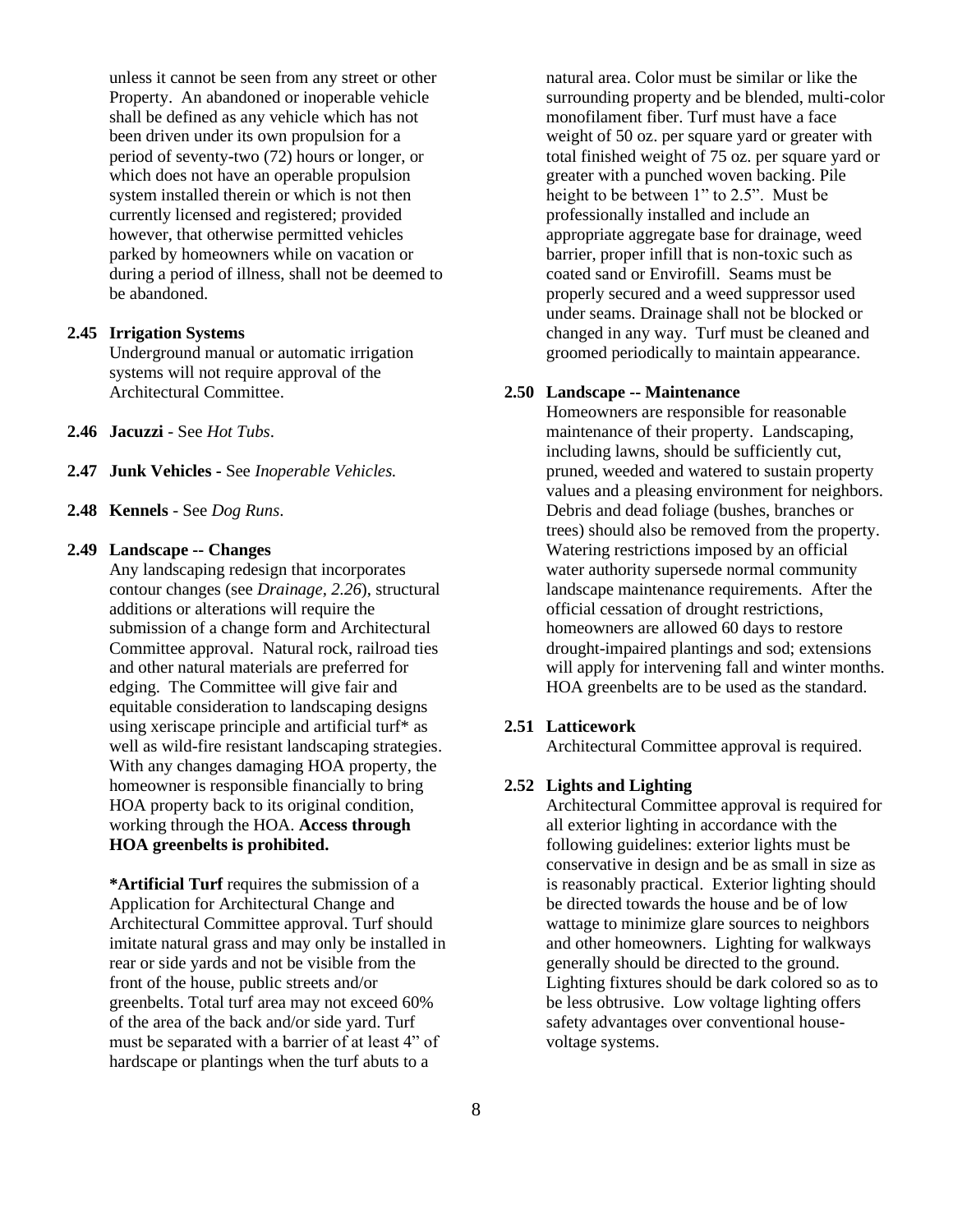**2.53 Microwave Dishes** - See *Antennas/Satellite Dishes.* 

# **2.54 Motor Homes –** See *Vehicles*

#### **2.55 Ornaments**

Architectural Committee approval is not required if installed in rear yard and of a height less than three 3 feet. Small front yard ornaments less than one 1 foot in height do not require approval, if ornament is at ground level, and color and design integrate into landscape. Temporary seasonal ornaments are exempt but must be removed within thirty days after the conclusion of the holiday or seasonal event.

### **2.56 Overhangs - Cloth or Canvas**

Architectural Committee approval is required. The color must be the same as or generally recognized as a complementary color to the exterior of the residence as approved by the Architectural Committee.

### **2.57 Painting**

Architectural Committee approval is required **f**or any and all exterior painting. The Homestead color palette is available on the website and at the HOA office. Paint may be color-matched from Benjamin Moore, Sherwin Williams or similar suppliers.

# **2.58 Patio Covers**

Architectural Committee approval is required. Must be constructed of wood or material generally recognized as complimentary to the home and be similar or generally recognized as complementary in color to the colors in the home. Free-standing patio covers may be permitted as well as extensions of the roof. All patio covers shall be roofed to match the existing residence. See *Roofing*.

# **2.59 Patios – Enclosed** - See *Additions and Expansions.*

# **2.60 Patios - Open**

Architectural Committee approval is required. Must be an integral part of the landscape plan. Must be similar or generally accepted as a complimentary color and design of the residence.

# **2.61 Paving**

Architectural Committee approval is required for walks, driveways, patio areas, or other purposes and regardless of whether concrete, asphalt, brick, flagstones, stepping stones, pre-cast patterned or exposed aggregate concrete pavers are used as the paving material.

**2.62 Pipes** - See *Utility Equipment*.

# **2.63 Play and Sports Equipment**

Architectural Committee approval is required. The equipment must be reasonable for the space and any colored pieces or surface areas should be muted colors. A drawing of the location must be submitted and consideration will be made to views and impact on adjacent neighbors.

- **2.64 Pods** See *Temporary Structures*
- **2.65 Poles** "See *Flags and Flagpoles, Utility Equipment, Basketball Backboards*
- **2.66 Pools -** See *Hot Tubs* Architectural Committee approval is required. Above ground pools will not be approved.
- **2.67 Radio Antennae** See *Antennas/Satellite Dishes.*

# **2.68 Radon**

Architectural Committee approval is required. Radon mitigation systems shall be installed with emphasis on being as unobtrusive as possible to the community. Equipment is to be painted to match or blend with the major portion of the house equipment is installed against.

### **2.69 Railings**

Architectural Committee approval is required. Railings must be wood or black wrought iron with square posts or spindles/balusters. Front porch spindles/balusters to be 2 inches square only. Powder coated steel may be in bronze, black or white. Plastic material, round posts and glass inserts are not approved

### **2.70 Roofing**

Architectural Committee approval is required. All residential structures shall be: (1) roofed and re-roofed with minimum #1 grade red cedar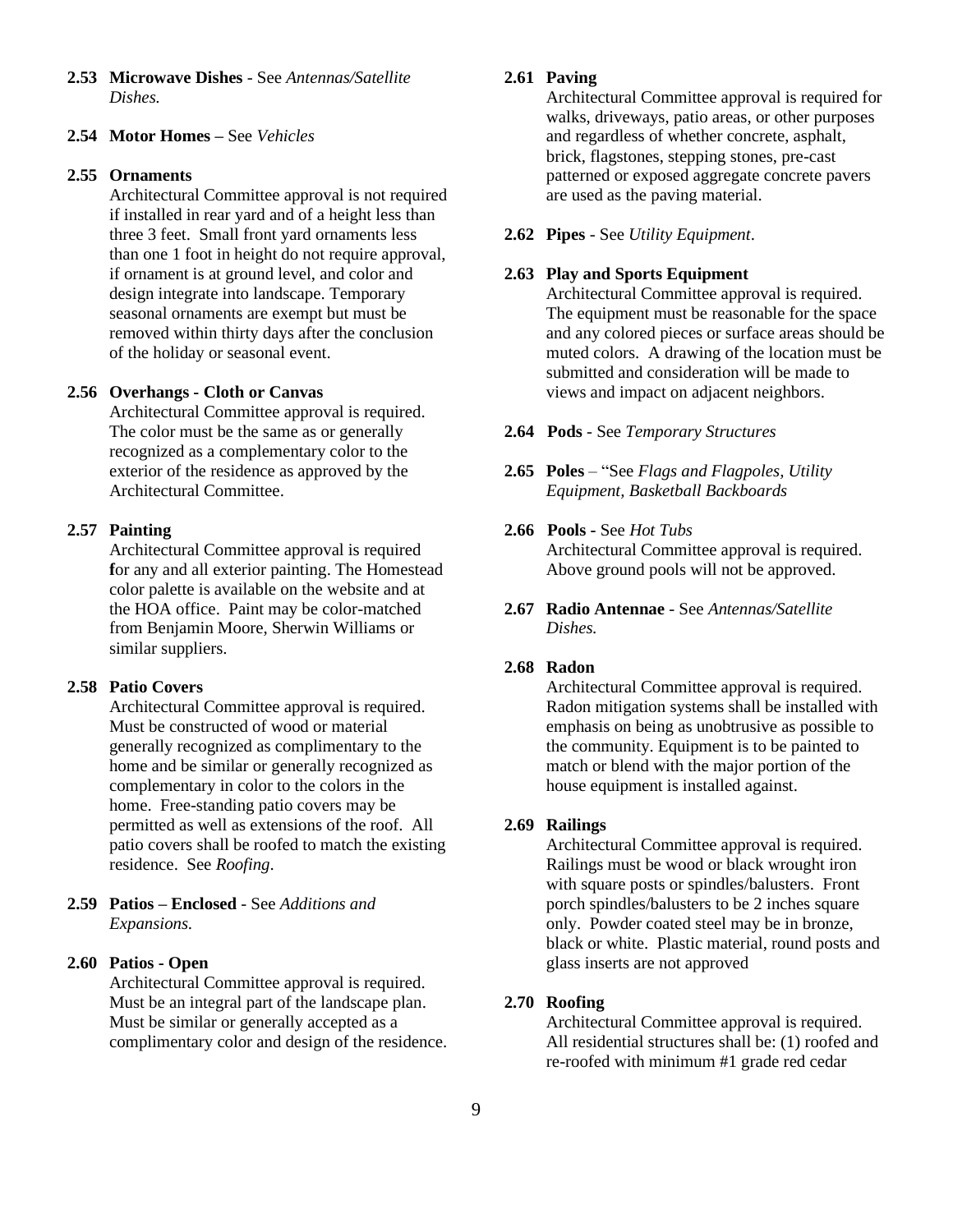shakes, hand split,  $\frac{1}{2}$ " or  $\frac{3}{4}$ " and re-sawn "blue" label certisplit" mediums 24" long x 1/2" thick with 10" exposures; or  $(2)$  roofed with manmade shingles that have been approved by the Architectural Committee. The Architectural Committee does not approve asphalt laminate products of less than three layers (tri-cut) or metal roofing. Homeowners are responsible for ensuring that only approved products are installed. Refer to "Roofing Materials Guidelines" available at the HOA office and on the HOA website.

### **2.71 Saunas** - See *Accessory Buildings*.

### **2.72 Screen Doors** - See *Doors*.

### **2.73 Sewage Disposal Systems**

Architectural Committee approval is required. Cesspools, septic tanks or other non-central systems other than recycling systems will not be approved. See Article VI of the Community **Declaration** 

### **2.74 Sheds**

Architectural Committee approval is required. Must be constructed of wood or other material matching the materials used on the exterior of the home. Must be the same colors as the exterior of the home. Siding must match existing residence in design, color and orientation. Shed may not measure larger than 8' x 10' with a maximum height of 8'. Roofing shall match existing residence in design and color. Prefab shed products are not approved. Sheds should be screened by a fence or shrubbery and should be located in the side or back yard with least visual impact to neighbors.

### **2.75 Shutters - Exterior**

Architectural Committee approval is required. Wood with slotted vanes, straight-edged, and painted an approved color. Must be proportionate to windows so that each shutter, if closed, would cover half of the window.

Vinyl shutters, narrow shutters not proportionate to windows, cathedral arches and cut-out designs are not approved.

Refer to the Shutter guidelines available on the website and at the office.

# **2.76 Siding**

Architectural Committee approval is required. Wood lap or existing wood shingle siding, with a minimum of 5" or maximum of 8" reveals on laps. Metal and plastic siding are not approved.

### **2.77 Signs**

Architectural Committee Approval is required. Signs may be displayed on property whollyowned by the Owner or in a window of a Living Unit. No more than one sign per Lot may be displayed at any given time. Signs may be no larger than  $18$ " x  $24$ " and must be professionally designed and lettered and cannot include any lighting or illumination. Lettering and advertising on a vehicle count as a "sign" if lettering or graphics cover an area greater than 18" x 24".

No signs of any kind may be placed on the Common Areas and Streets without prior authorization from the Association.

### **2.78 Skylights**

Architectural Committee approval is required.

### **2.79 Solar Energy Devices**

Architectural Committee approval is required. Upon review, the Architectural Committee may impose reasonable restrictions in accordance with Colorado law (see below) while maintaining neighborhood aesthetics.

# **C.R.S. 38-30-168. Unreasonable restrictions on solar energy devices void**

(1) After May 25, 1979, any covenant, restriction, or condition contained in any deed, contract, security instrument, or other instrument affecting the transfer or sale of, or any interest in, real property solely on the basis of aesthetic considerations which effectively prohibits or restricts the installation or use of a solar energy device, as defined in section 38-32.5- 100.3, is void and unenforceable.

(2) Subsection (1) of this section shall not apply to aesthetic provisions which impose reasonable restrictions on solar energy devices and which do not significantly increase the cost of the device.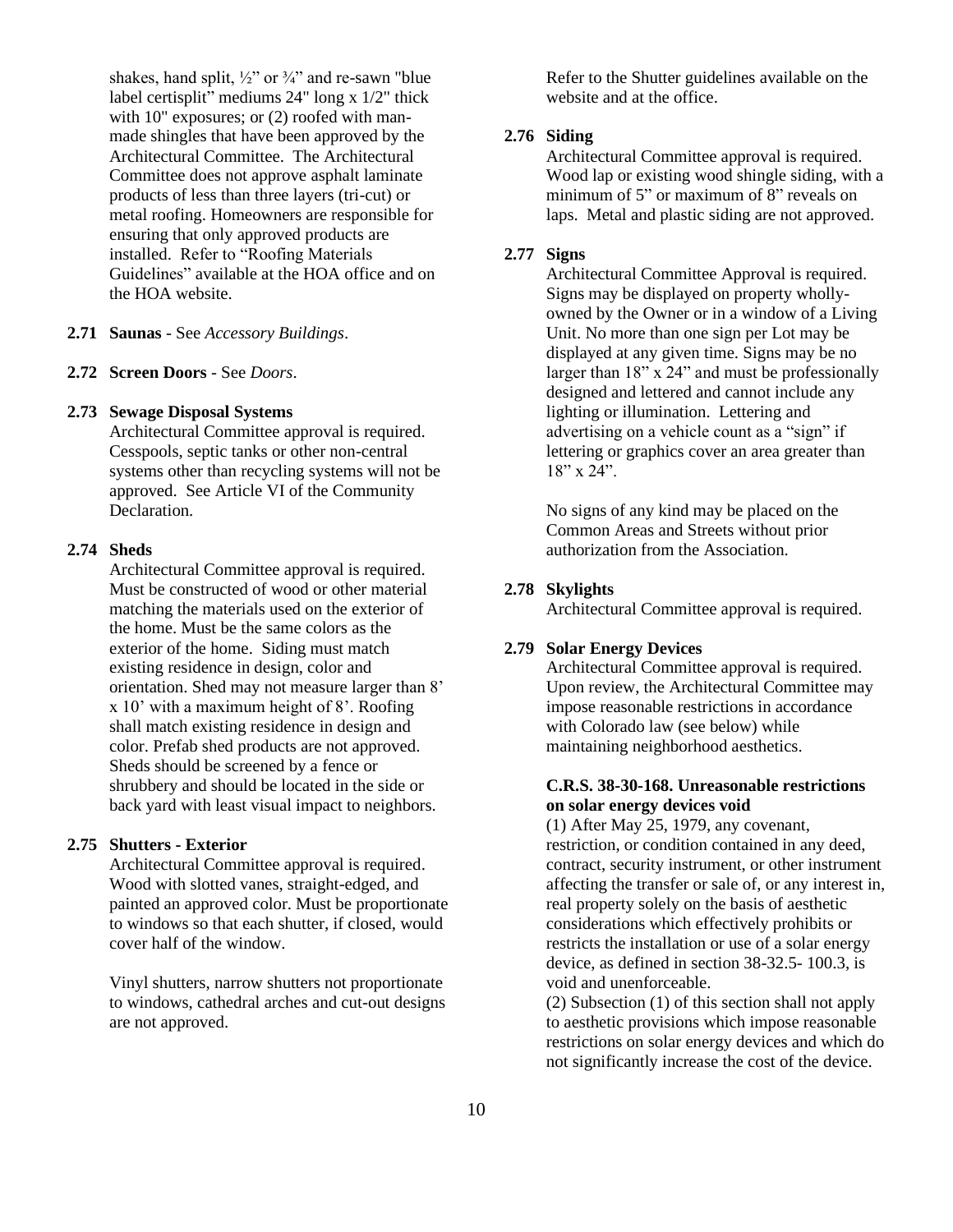- **2.80 Spas** See *Hot Tubs*.
- **2.81 Sprinkler Systems** See *Irrigation Syst*ems.
- **2.82 Storage-Sheds** See *Sheds*.
- **2.83 Sunshades** See *Overhangs.*
- **2.84 Swamp Coolers** See *Air Conditioning Equipment*.
- **2.85 Swing Sets** See *Play and Sports Equipment.*
- **2.86 Television Antennae** See *Antennas/Satellite Dishes.*

#### **2.87 Temporary Structures**

Architectural Committee approval is required. Camping tents for occasional play by children will not require Architectural Committee approval if left up for no longer than 72 hours. For permanent sheds, see *Sheds*.

Pods and Dumpsters for construction purposes see section 4.3. Pods and dumpsters may not be situated on residential property for more than seven days. If dumpster is needed for longer than seven days, ACC approval is required.

- **2.88 Temporary Vehicles** See *Vehicles; Inoperable Vehicles.*
- **2.89 Trailers –** See *Vehicles.*
- **2.90 Trash Containers and Enclosures**

Architectural Committee approval is required. Refuse, garbage, trash, lumber, grass, shrub or tree clippings, plant waste, compost, metal, bulk materials, scrap, refuse, or debris of any kind may not be kept, stored, or allowed to accumulate on any lot except within an enclosed structure, appropriately screened from view or in a recyclable compost bin (except that a container for such materials may be placed outside at such times as may be necessary to permit garbage or trash pickup).

### **2.91 Tree Houses**

Will not be approved.

### **2.92 Underground Installations**

Architectural Committee approval is required.

### **2.93 Utility Equipment**

Installation of utilities or utility equipment does not require Architectural Committee approval.

**2.94 Vanes** - See *Wind Vanes and Directionals.*

#### **2.95 Vehicles**

Oversized vehicles, including but not limited to campers, campers not on a truck, boats, motor homes, horse trailers, tractors, sprinter vans, panel trucks and trucks other than pickup trucks, or other 'unattended vehicles" may not be stored or parked on the property in such a manner as to be visible from any other property for longer than 48 hours in the same place or general area. Such vehicles may be kept only within garages or enclosed structures approved by the Architectural Committee or within areas if any, which may hereafter be designated by the Community Association for storage and parking of such vehicles. Refer to Governing Legal Documents, Article VII, Section 1, Paragraph B.

# **2.96 Vents**

Venting out of the front of the house will not be approved.

**2.97 Walls** - See *Fences.*

### **2.98 Walls - Retaining.**

Architectural Committee approval is required.

### **2.99 Window Replacement**

Architectural Committee approval is required. Windows may be rectangular wood, composite or vinyl windows with white, rectangular grids, bay windows, picture windows are allowed. Brick mold to be white, a maximum of 3 ½ inches with mitered corners. Perimeter grids or other decorative grids, slider-type windows and glass block are not approved.

### **3.1 Wind Vanes and Directionals**

Architectural Committee approval is required.

### **3.2 Wood Storage**

Architectural Committee approval is not required. Must be located on the side or in the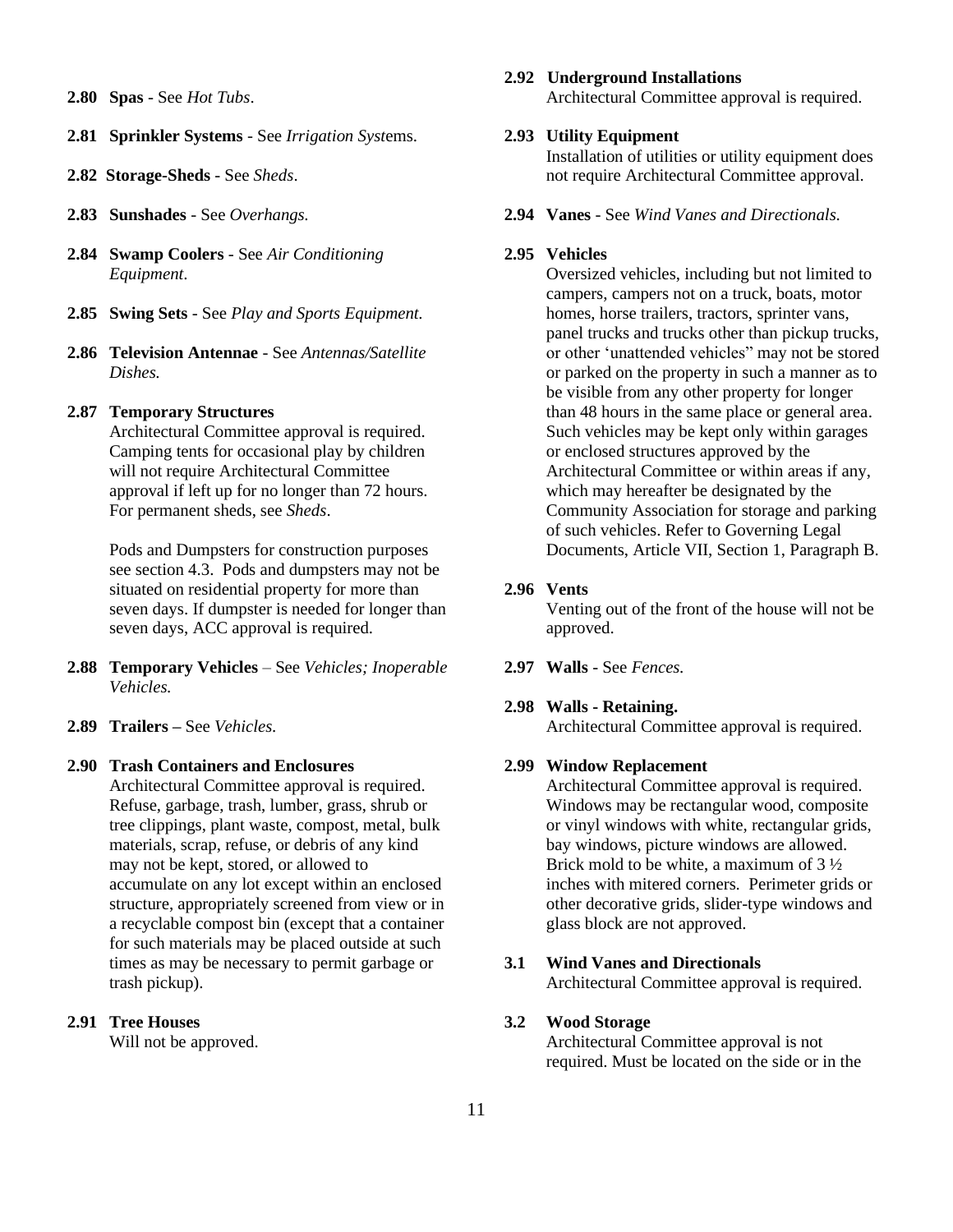backyard, adjacent to the house, must be neatly stacked and must not be located so as to block any existing drainage pattern on the lot.

# **III. PROCEDURES FOR ARCHITECTURAL COMMITTEE APPROVAL**

# **3.1 General**

Prior written approval by the Architectural Committee is required before an Improvement to Property is commenced. This section of the Guidelines explains how such approval can be obtained.

### **3.2 Applications for Changes**

Homeowners should submit to the Architectural Committee a completed application and receive approval prior to the start of work on any project. Application should include descriptions, surveys, site plans, elevation drawings, construction plans, specifications and samples of materials, current photos of the property/house and colors. The Architectural Committee may reasonably request showing the nature, kind, shape, height, width, color, materials and location of the proposed change(s).

In most cases, the materials to be submitted will not have to be professionally prepared by an architect, or a landscape architect and a simple drawing and description will be sufficient. In the case of major improvements, such as room additions, structural changes or accessory building construction, detailed plans and specifications, prepared by a licensed architect may be required. Whether done by you or professionally, the following guidelines should be followed in preparing drawings or plans:

A) The drawing or plan should be done to scale and should depict the property lines of your lot and the outside boundary lines of the home as located on the lot. If you have a copy of an improvement survey of your lot obtained when you purchased it, this survey would be an excellent base from which to draw.

B) Existing elements such as driveways, walks, decks, trees, bushes, etc. should be shown on the  $drawing(s)$ . Current photo $(s)$  of the property/house is required.

C) The proposed improvements should be shown on the plan and labeled. Either on the plan or on an attachment there should be a brief description of the proposed improvement, including the materials to be used and the colors. (Example: Redwood deck, 10 feet by 12 feet with two inch by four inch decking. Natural stain.)

D) The plan or drawing and other materials should show the name of the homeowner, the address of the home and a telephone number where the homeowner can be reached.

### **3.3 Submission of Drawings and Plans**

A copy of the drawings or plan should be attached to an application form and submitted to the Architectural Committee. The Association will log in your application with the date received. A copy of the application will be returned to you after the Architectural Committee has acted, showing the Architectural Committee's decision. The original application and any associated information or documents will be kept for the Architectural Committee's permanent records.

# **3.4 No Review Fee**

The Architectural Committee presently does not collect a fee for review of plans of proposed improvements. However, in the future a handling fee may be imposed. In addition, in certain cases when the Architectural Committee requires professional review of plans or drawings, an additional fee may be charged to cover the cost of such professional's fees.

# **3.5 Action by Architectural Committee**

The Architectural Committee will meet regularly to review all plans submitted for approval. At least two Architectural Committee members will review the application. The Business Manager or a member of the Architectural Committee will contact you, the homeowner by phone, email or letter if the Architectural Committee requires additional materials, information, or has any suggestions for change. The Architectural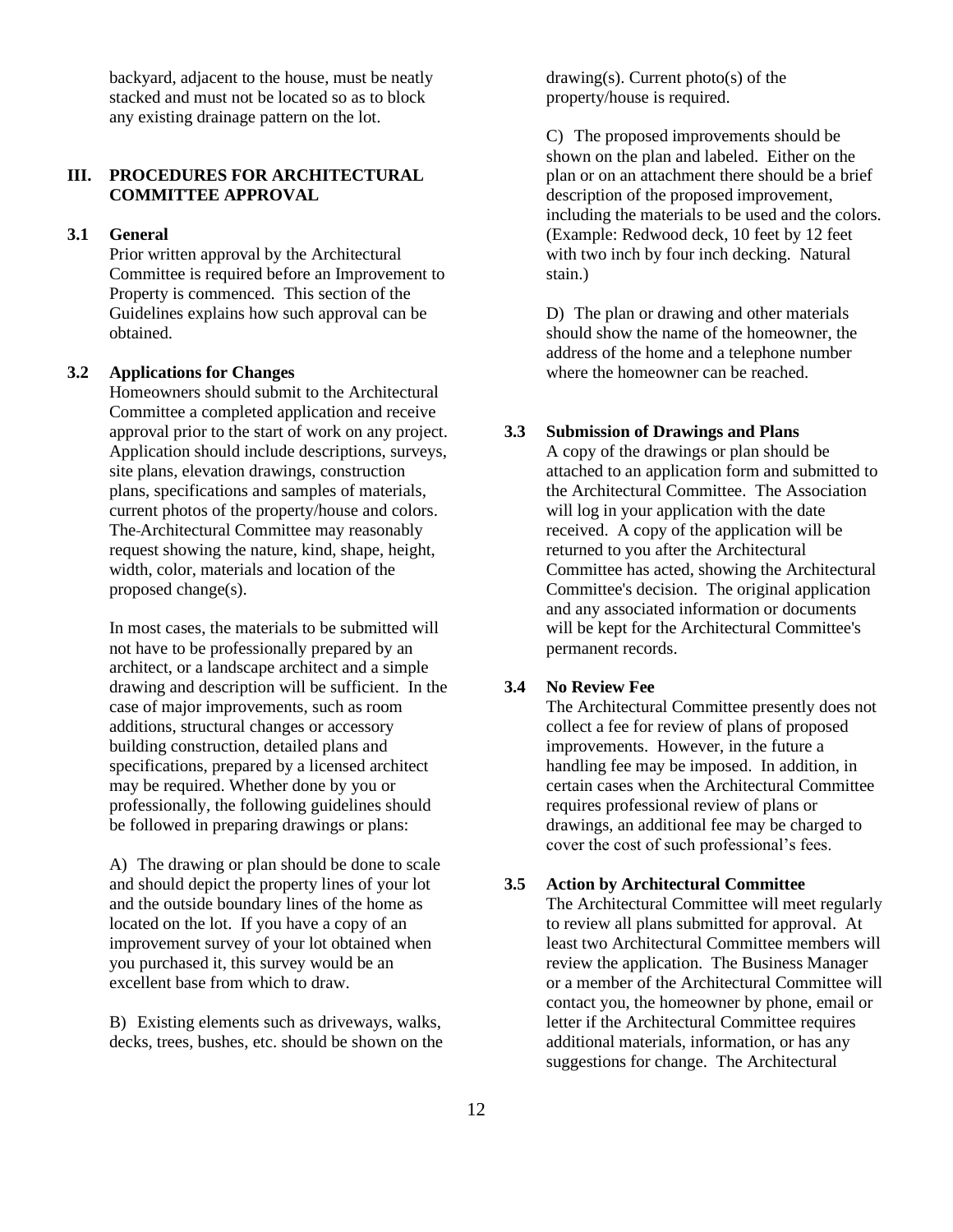Committee must act on the plans within 30 days after receipt of all materials requested by the Architectural Committee.

### **3.6 Prosecution of Work**

After approval, a proposed Improvement to Property should be accomplished as promptly and as diligently as possible in accordance with the approved plans and description. The terms of approval will be filled in stating the date the work should be completed by. Under this provision, the work must be completed, in any event, within one year after approval is obtained. The Architectural Committee has the right to inspect the work and the right to file a notice of noncompliance where warranted.

### **3.7 Construction Progress Review**

Any member of the Architectural Committee may periodically visit the construction site to monitor compliance with the approved plans and construction period regulations. Items of noncompliance must be immediately corrected or removed by the homeowner. Absence of such inspection or notification during the construction period or upon completion of the work does not constitute either Architectural Committee approval of work in progress or completed work or compliance with these Residential Improvement Guidelines.

### **3.8 Project Completion Review**

Upon completion of the Improvement to Property, if the Owner chooses, the Owner may inform the Architectural Committee in writing 30 days prior to final completion of the work so it can meet with the Owner to review the final construction and ensure that the improvements are substantially in accordance with the approved plans. Non-conforming improvements shall be promptly removed or corrected by Owner.

# **3.9 Rights of Appeal**

An Owner may appeal to the Board in the event of adverse action by the Architectural Committee.

### **3.10 Questions**

If you have any questions about the Architectural Committee's procedures, call or email the

Committee at the phone number or email address listed in the introductory part of these Guidelines

# **3.11 Waivers of Strict Application**

A waiver of strict application, in whole or in part, of any provision of these Residential Improvement Guidelines or the Declaration, shall not be deemed a waiver at any other time of any other requirement of the Residential Improvement Guidelines or the Declaration.

# **3.12 Limitation of Liability**

The Architectural Committee shall not be responsible for reviewing, nor shall its approval of an improvement be deemed approval with respect to:

- 1. The requirement of any jurisdiction to obtain building permits or the satisfaction of applicable building codes;
- 2. Structural integrity or the existence or absence of design defects;
- 3. The existence or absence of construction defects;
- 4. The quality of construction; or
- 5. The effect of the improvement on other improvements or alterations to the property.

Approval by the Architectural Committee is made in reliance on the Applicant having consulted with, and obtained advice from, such engineers, architects, contractors and other professionals as Applicant deems appropriate or necessary, with respect to construction of the improvements, including without limitation, soils, structural, drainage, construction quality, permitting, safety and aesthetic matters.

*Neither the Architectural Committee, the Association, the Board, nor any of their respective individual members, employees, agents, or representatives shall be liable for any loss, damage or injury arising out of or in any way connected with the performance and duties of the Architectural Committee unless due to the willful misconduct or bad faith of the party to be held liable. Every Owner or other person who submits plans to the Architectural Committee for approval agrees, by submission of such plans and specifications, that they will not bring an action or suit against the Architectural Committee, the Association, the*